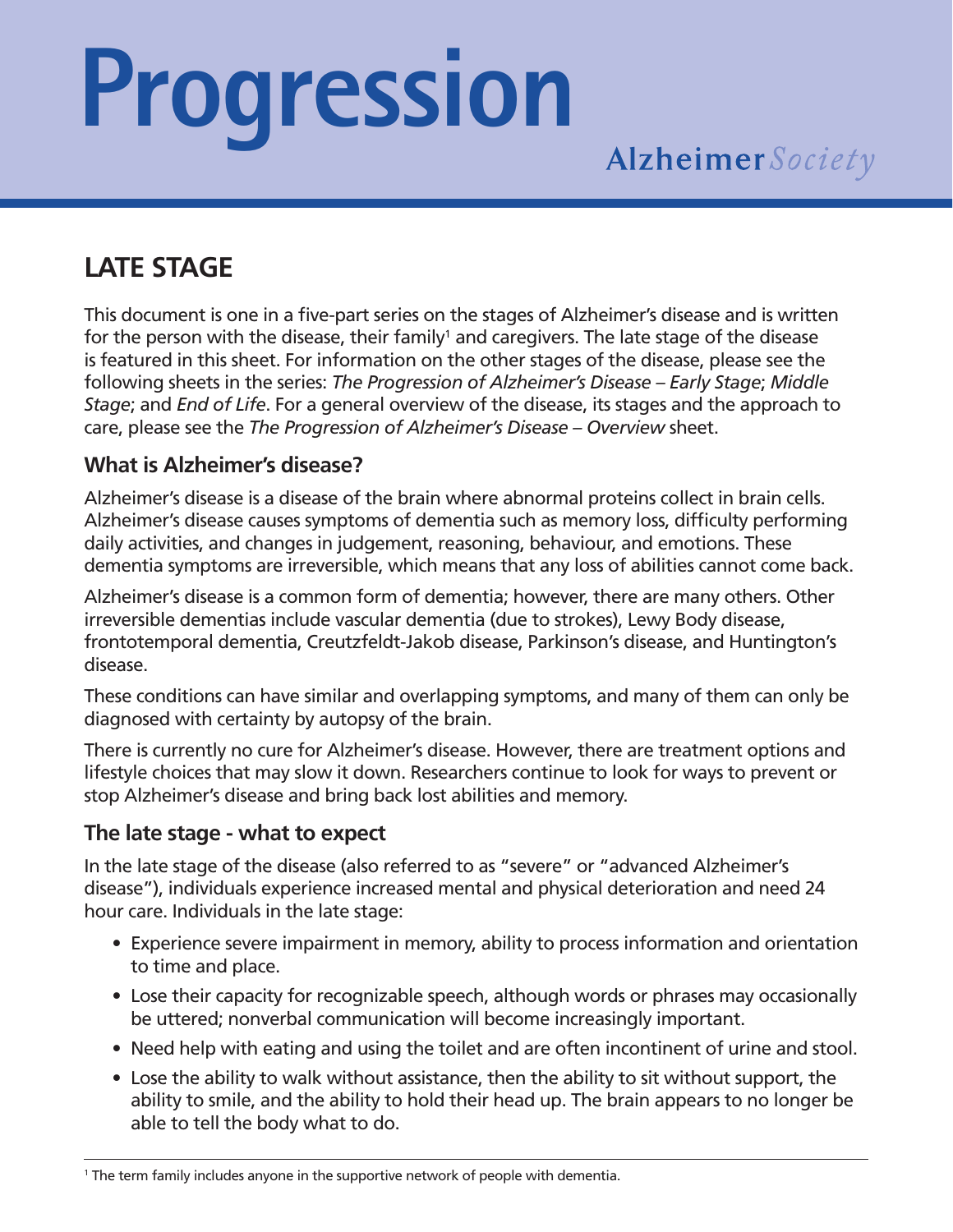- May have impaired swallowing.
- May lose weight.

Because the person with late stage Alzheimer's disease cannot initiate activity alone, family and caregiver involvement is necessary, and in many cases, the person will need to live in a long term care home, or, if at home, with added support.

Whether at home or in a long term care home, the goal for late stage Alzheimer care should be enhancement of the quality of life – to be at the highest level of well-being possible – physically, mentally and emotionally.

Activities should be tailored to remaining strengths and abilities, taking into consideration the person's life history, likes and dislikes.

#### **Suggestions for providing care in the late stages of Alzheimer's disease**

#### **1. Connect through the senses**

Even if the person can't communicate verbally or no longer recognizes you, they likely will still be able to communicate in other ways and feel your affection and reassurance. People in the late stages experience the world primarily through their senses to maintain connections.

- **• Touch:** Hold the person's hand. Brush their hair. Give a gentle massage to the hands, legs or feet. The person may find that stroking a pet or a soft fabric is calming.
- **• Smell:** The person may enjoy the smell of a favourite perfume, flower or food which brings back happy memories.
- **• Vision:** DVDs can be relaxing for people with Alzheimer's disease, especially ones with scenes of nature and soft, calming sounds.
- **• Hearing:** Reading to the person can be comforting, even if they may not understand the words. The tone and rhythm of your voice may be soothing. What you say is not as important as how you say it. Speak gently and with affection. Your tone can help the person feel safe and relaxed. Read a favourite story or poem.
- **• Play music** especially the type of music the person has enjoyed throughout their life. Music is a universal language that promotes meaning for most of us.
- **• Get outside.** Sit in the garden, go for a short walk or if in a wheelchair, find a flat accessible route. Make it a daily habit! Time spent outdoors may help relieve anxiety and depression and encourage healthy sleeping patterns. When the weather is poor, consider sitting near a window or visit a greenhouse if one is available.

#### **2. Reminisce**

Reminiscing is a way to validate the "being" of a person and a way for the person to feel "I am here. I have a history".

- Fill a box with items that represent the person's interests, favourite activities, past work and happy memories from the past. Use these to connect to the person or foster conversation when the person is able.
- Look at photographs or DVDs of past events.
- Tell stories about past celebrations and enjoyable times.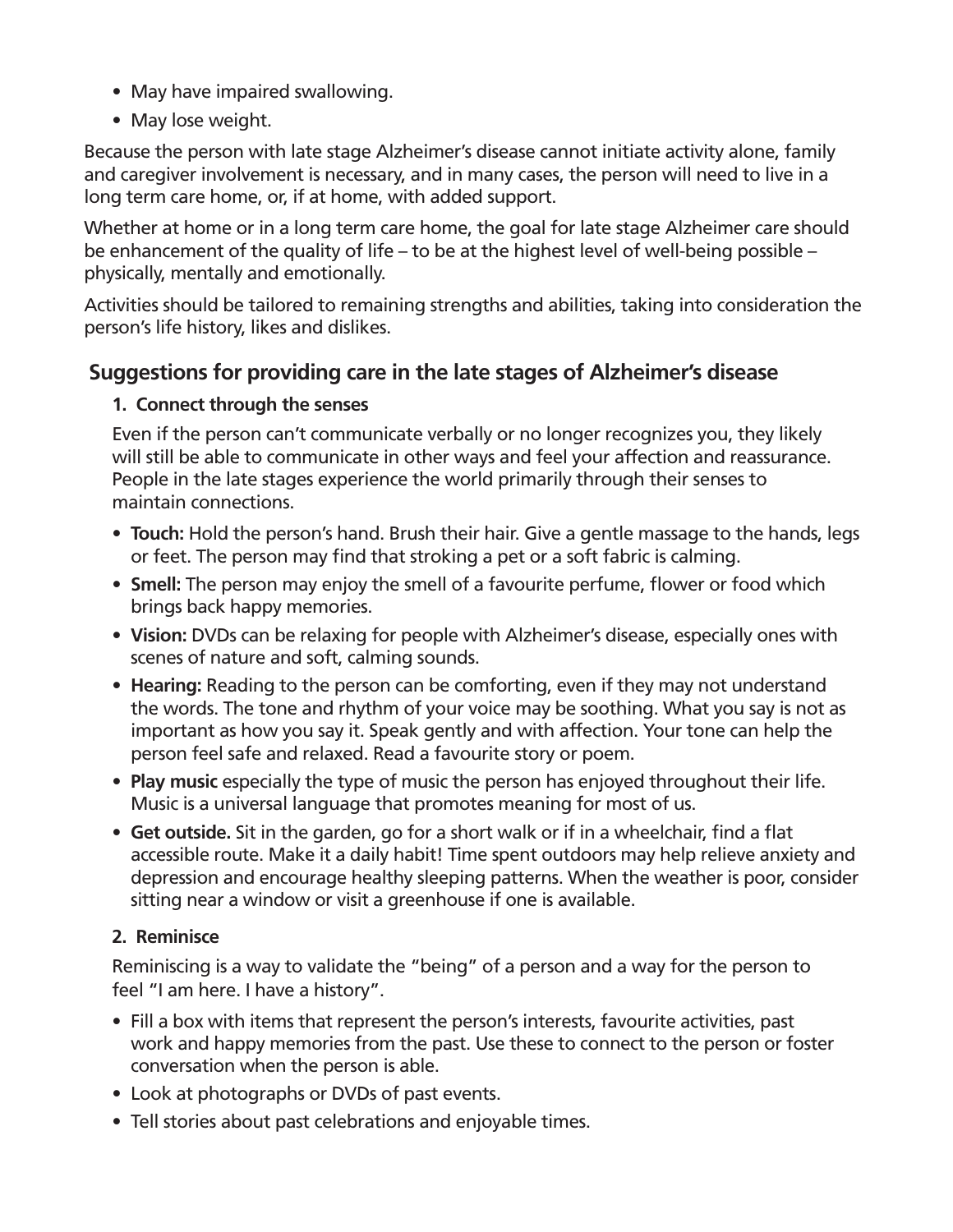#### **3. Spirituality**

- For many people, being part of a faith community is an important component of their identity. Tapping into the spiritual traditions which have been a significant part of the person's life can provide solace, continuity and a sense of self. Providing access to familiar rituals, symbols and music can trigger memories and connect with a person at a deeply emotional level when cognitive abilities have been severely impaired.
- Spirituality can take many forms. Often, connecting to nature, music, ritual or stories can fulfill a person's spiritual needs.

#### **Care issues**

Below are some of the physical care issues which often occur in the late stage. The following tips may help achieve maximum health and comfort. Consult your health care provider on specific techniques or if you have any questions.

#### **1. Difficulty swallowing food and liquids**

- Provide meals in a quiet and calm environment, away from television and distractions.
- Ensure the person is in a comfortable, upright position during and after a meal.
- Allow plenty of time for the person to eat; several smaller meals or snacks throughout the day may be easier to manage than three bigger meals.
- Foods that are soft or bite-sized may be easier to handle; be prepared for the possibility of choking as swallowing becomes more difficult.
- Encourage the person to feed themselves by giving visual cues or gently using hand-overhand prompting. If the person needs assistance, offer the food and drink slowly - you may have to remind the person to swallow. Finger foods that do not require the use of cutlery can promote independence. Put one plate and utensil at their place to simplify the environment.
- Encourage fluid intake; substitute fruit juice, gelatin, sherbet, or thickened liquids if swallowing water is difficult.
- Record the person's monthly weight.
- Ask for a referral to a dietician to determine dietary needs and additional ideas for nutrition.

#### **2. Caring for the skin and body**

- If the person is bed-ridden or chair-bound, change the person's position at least every two hours to relieve pressure. Consult a health care provider about the proper technique to lift and turn the person.
- Protect bony areas with pillows and pads.
- Wash the skin gently and blot dry using minimal force and friction.
- Prevent "freezing" of the joints by maintaining the person's range of motion. A physiotherapist can demonstrate the proper technique for range of motion exercises.

#### **3. Maintaining bladder and bowel function**

- Set a toileting schedule.
- Eliminate caffeinated drinks, which stimulate urination.
- Provide adequate hydration during the day, but limit liquids at least two hours before bedtime.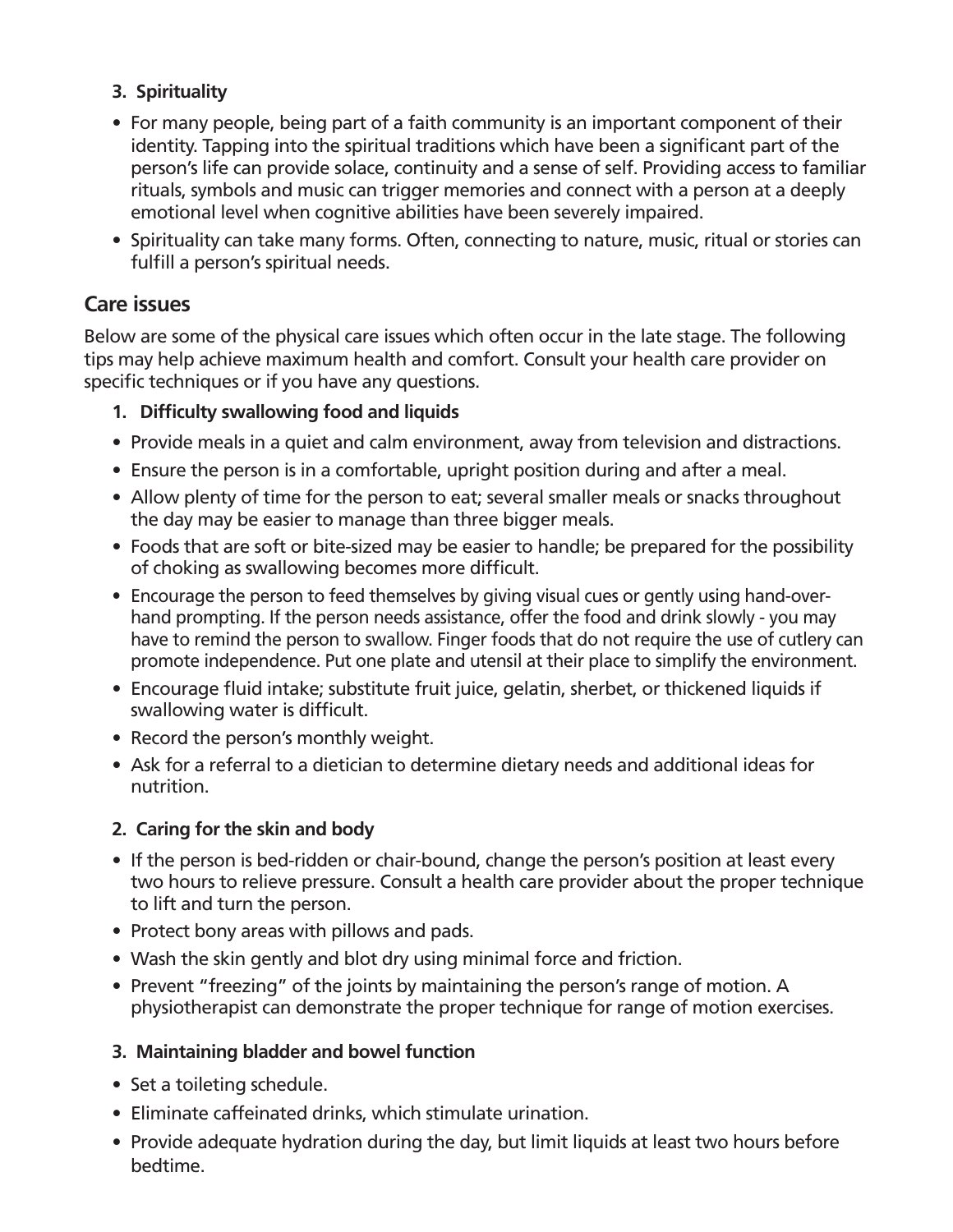- Use adult briefs, bed pads and mattress covers as needed.
- Monitor bowel movements.

#### **4. Decreasing the risk of infection and monitoring for pain**

- Pay careful attention to oral hygiene.
- Treat cuts and abrasions immediately.
- Make sure that the person receives an annual flu vaccine.
- People with late stage Alzheimer's disease may have difficulty communicating pain and family members and caregivers must learn other ways of recognizing pain and illness. Watch for the following signs and report them to your health care provider:
	- A pale or flushed skin tone; dry, pale gums; mouth sores; vomiting; feverish skin; or swelling of any part of the body
	- Body language and nonverbal signs that may indicate discomfort (i.e. wincing, moaning)
	- Changes in behaviour (especially anxiety, agitation, shouting, withdrawal and sleep disturbances)

#### **Planning**

#### **1. Care**

Refer to and follow any documents that the person with the disease has established to address his or her care wishes. If plans are not already in place, start the process as soon as possible. Establish who will be responsible for making care decisions. Follow the person's wishes, if you know them. Otherwise, decisions will need to be based on the person's lifelong values and desires and what you think the person would want. Your local Alzheimer Society can advise you about care issues and the kinds of professionals who can help to address them.

The person with the disease may be living at home with a family member, have help coming into the home or, in many cases, is residing in a long term care home. If you are caring for someone at home, you will need to have close connections to a physician and all or some of the following: visiting nurse, social worker, occupational therapist, home support services. They will be critical in working with you through this stage of the disease, helping you create a plan for the best care possible and meeting with you regularly to review the plan. Also, learn about the services that will be available as the person's disease progresses and both your needs change (home care services, respite care, community programs like Meals on Wheels and long term care homes). If considering a long term care home, learn what to look for and how to make the move as easy as possible.

If the person resides in a long term care home:

• Talk to staff about the person's unique interests, likes and dislikes to make sure they understand who the person was before the disease. Check out the All About Me booklet, a resource to share with staff to help them learn more about the person. The booklet can be found at alzheimer.ca/allaboutme.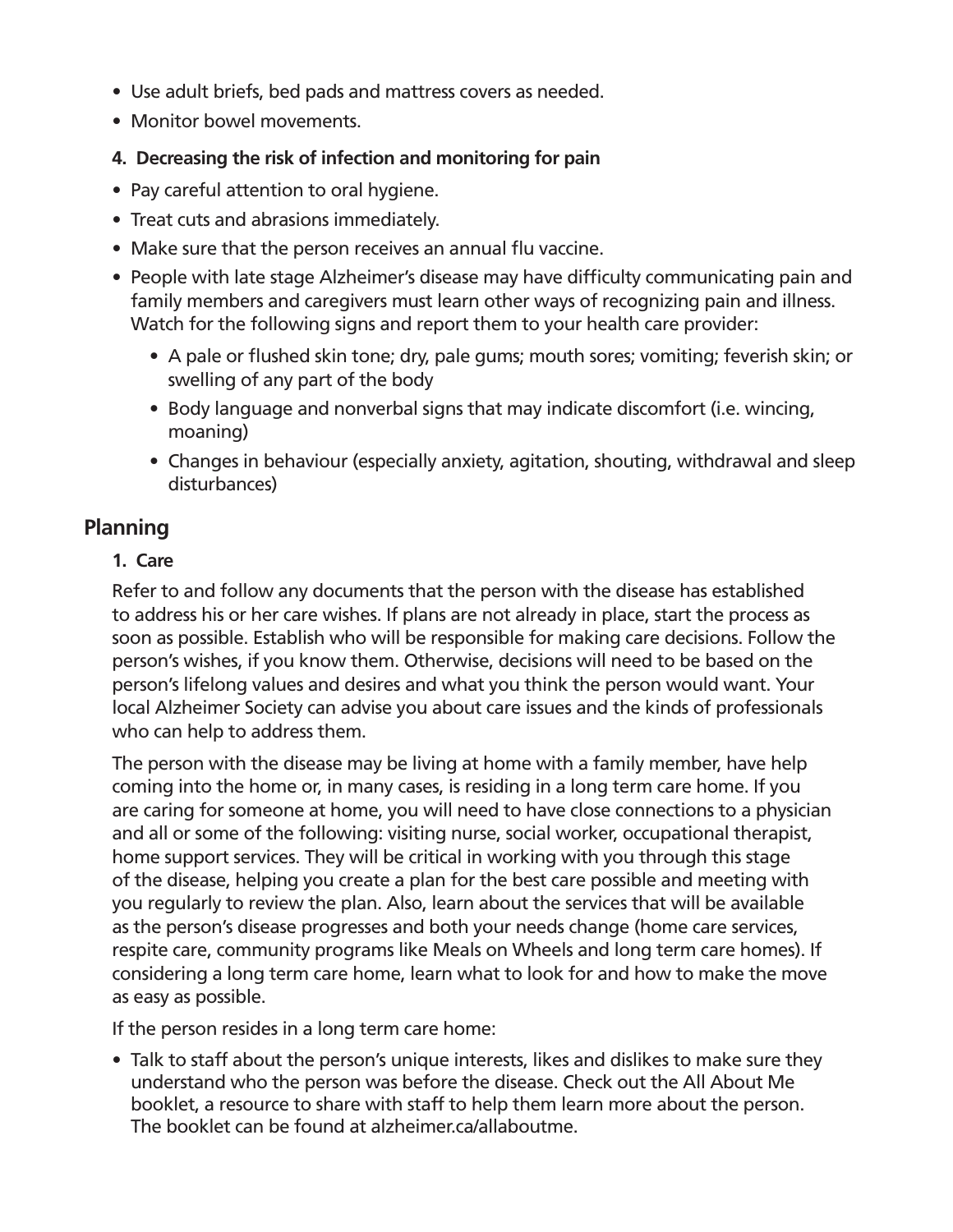- Keep current with the doctor and/or home's staff about the person's condition, care and treatment.
- Find out the key contacts for specific areas of caregiving (e.g., medical, social and spiritual).
- Tell staff your feelings and concerns, what help you need or questions you may have.
- Ask to have regular care planning meetings where family members and care providers can attend.
- Ask for a copy of the care plan.
- Discuss options for meeting the person's needs and preferences. Ask questions if you need terms or procedures explained.

#### **2. Legal and financial**

If not already in place, arrange financial and legal matters and establish who will be responsible for these functions. Follow the person's wishes, if you know them. If there are no explicit instructions for these matters, the family must make decisions taking into consideration the person's values, desires and what they believe the person would have wanted. Your local Alzheimer Society can advise you on what issues will need to be addressed and the kinds of professionals who can help with them.

#### **More suggestions - taking care of yourself**

Despite your best efforts, providing care will become more difficult as the disease progresses, and the person you are caring for becomes more dependent on you. This is a time when many family members need increased support for themselves. The following tips are to help family members take care of themselves.

- Avoid isolation and loneliness by maintaining social activities and contacts as much as possible.
- Take care of your own health, eat well and exercise.
- Learn what happens in this stage of the disease.
- Join a caregiver support group to connect with others living with the day-to-day issues of Alzheimer's disease and facing practical challenges, grief and loss.
- Be aware of the signs of stress and how it can affect your health and ability to provide care.
- Seek professional help if feelings of depression or anxiety are overwhelming.
- Be flexible about expectations.
- Try to be positive and keep a sense of humour.
- If the person you support is not in a long term care home, make time for yourself by using respite care options, professional home care services, family members or friends, volunteer caregivers and friendly visiting programs.

#### **What's next?**

Because Alzheimer's disease is progressive, you will continue to need more information and support. You may want to take time in this stage of the disease to think about what is important to you in the years that you live with Alzheimer's disease. The next sheet in this series is *The Progression of Alzheimer's Disease – End of Life.* Learning how the disease progresses and the changes that it will bring can help you to make plans for the future. However, only you can decide when is the right time to seek more information.